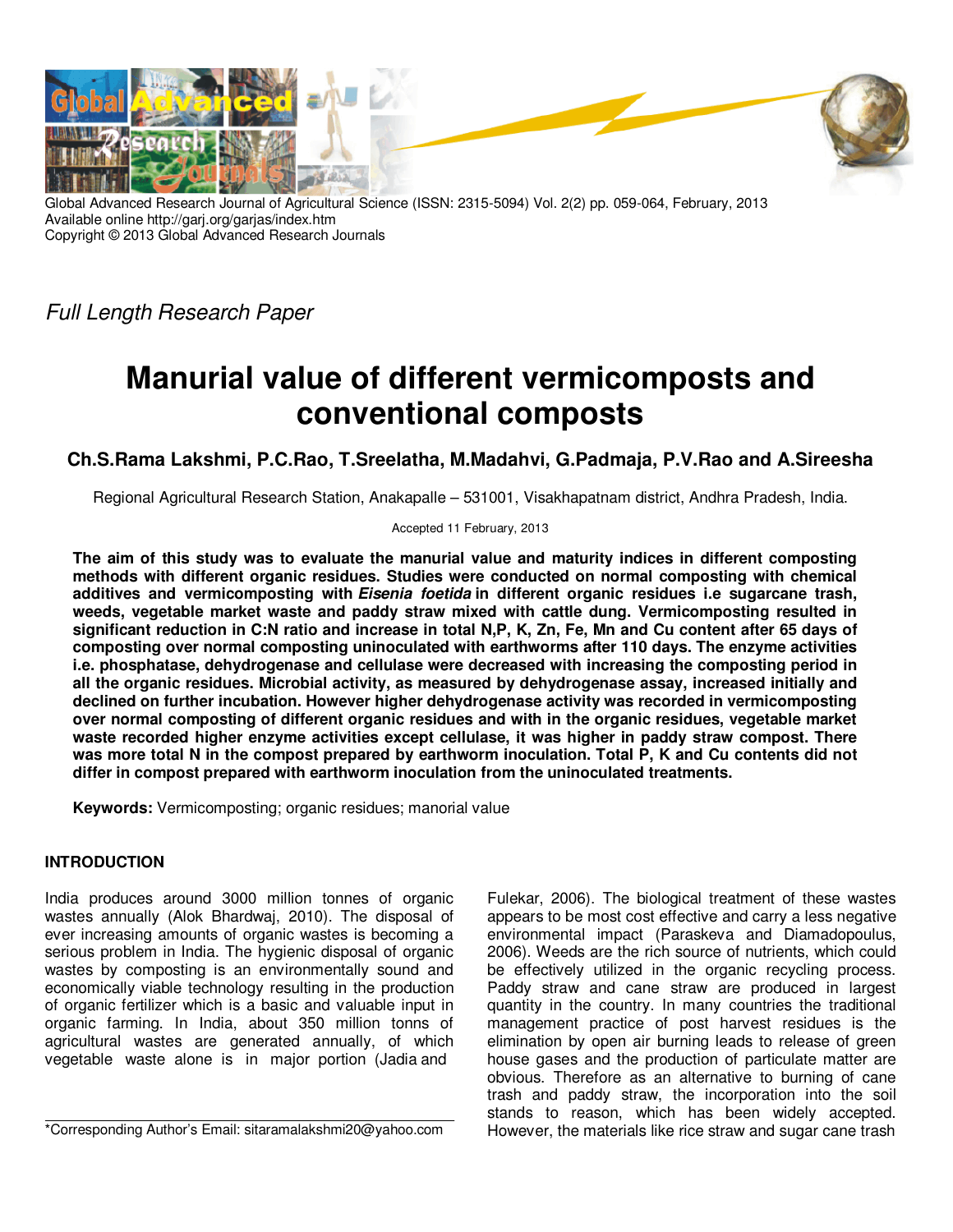take a long time for decomposition under normal conditions, application of vermiculture technology for recycling of these organic residues gives a valuable manure with in short period. Vermicomposting is an ecobiotechnological process that transforms energy rich and complex organic substances into stabilized humus like product vermicompost, hence the research work is formulated to study the possibilities of adopting vermiculture technology for recycling of organic residues and its comparative evaluation with normal composting.

## **MATERIALS AND METHODS**

The present investigation entitled "**Vermicomposting for effective waste management"** involved preparation of vermicomposts and normal composts from different organic residues and evaluation of its manurial value was carried out at Regional Agricultural Research Station, Anakapalle, Visakhapatnam district of Andhra Pradesh, India during 2010. The basic raw materials used for vermicomposting and normal composting were: 1) Sugarcane trash 2) Weeds 3) Vegetable market waste and 4) Paddy straw. Earthworm species used for vermicomposting was Eisenia foetida. Whereas in normal composting 1 % N as urea and 2 % SSP was used as chemical additives. As a accelerator 5 % dung slurry was used in both methods of composting. Pit method of composting was done with the dimensions of 6.0 x 1.0 x 0.6 m.

## **Vermicompost preparation**

The cane trash and paddy straw obtained during harvest of sugarcane and rice crops were collected. The main weed species available in sugarcane field i.e (Cyperus rotundus,Cynodon dactylon, Cleome viscosa, Commalina bengalensis and Trianthema portulacastrum) were collected from the field and the vegetable market waste was collected from Anakapalle vegetable market. These organic residues were shade dried for few days and cut into small pieces. The organic residues were spread in the pit  $(6.0 \times 1.0 \times 0.6 \text{ m})$  up to 6" height and 5 % dung slurry was uniformly distributed on the top of the organic residues sufficient to wet the surface. Over this layer another layer of organic residues was spread followed by spraying of dung slurry uniformly. This process was repeated till the spread of the organic residues 6″ above the top of the pit. After partial decomposition of organic residues (attained in 15 days) the earthworms (Eisenia foetida) were released @ 1 kg (around 1000 worms) per 1 ton organic residues in to the bed by making holes at the top of the bed on four corners and centre of the pit. Throughout the composting process, sufficient moisture was maintained i.e. at 50 percent of maximum water holding capacity of a material.

After completion of vermicomposting earthworms moved to the top of the bed due to lack of feed inside the bed. At this stage watering was stopped and earthworms again moved to the bottom of the bed. The granular, dark brown coloured vermicompost from different organic residues was collected by leaving thin film of vermicompost material at the bottom of the pit consisting of earthworms, cocoons and eggs. Vermicomposting was completed at  $65<sup>th</sup>$  day. The vermicompost samples at 15, 30, 45 and 60 days after incubation were collected from each treatment for laboratory analysis by making holes on four corners and centre of the compost pit.

## **Compost preparation**

Similarly normal composting with the same materials was also done in the pits of  $6 \times 1 \times 0.6$  m size and the organic residues were spread up to 6″ height and 5 % dung slurry was uniformly distributed on the top of the organic residues sufficient to wet the surface and added chemical additives i.e 1 % N as Urea & 2 % SSP. Over this layer another layer of organic residues were spread along with dung slurry and chemical additives uniformly. This process was repeated till the spread of the organic residues 6″ above the top of the pit. Throughout the composting process, sufficient moisture was maintained i.e. at 50 percent of maximum water holding capacity of a material and proper turnings were given to allow the aeration and rapid decomposition. After completion of composting the material turn to fine, dark coloured compost, which was harvested from different organic residues. Composting was completed with in 110 days.

The compost samples at 15, 30, 45, 60 and 110 days after composting were collected by making holes on four corners and centre of the compost pit with the help of auger.

## **Characteristics of Organic Materials**

The organic residues used for vermicomposting and normal composting and the composts taken from different intervals were analysed for physico-chemical and chemical properties by using standard procedures pH and Electrical Conductivity was determined in 1:50 organic material (dried and powdered) : water suspension (Chopra and Kanwar, 1976). Organic carbon content was determined by using dry combustion method (Jackson, 1973).The nitrogen content (%) in the dried compost sample was determined by microkjeldahl distillation method after destroying the organic matter using  $H_2SO_4$  and  $H_2O_2$ (Piper, 1966). The phosphorus content in the diacid digest was determined by developing Vanadomolybdophosphoric yellow colour method with Barton's reagent (Piper, 1966). The potassium content in the di acid digest was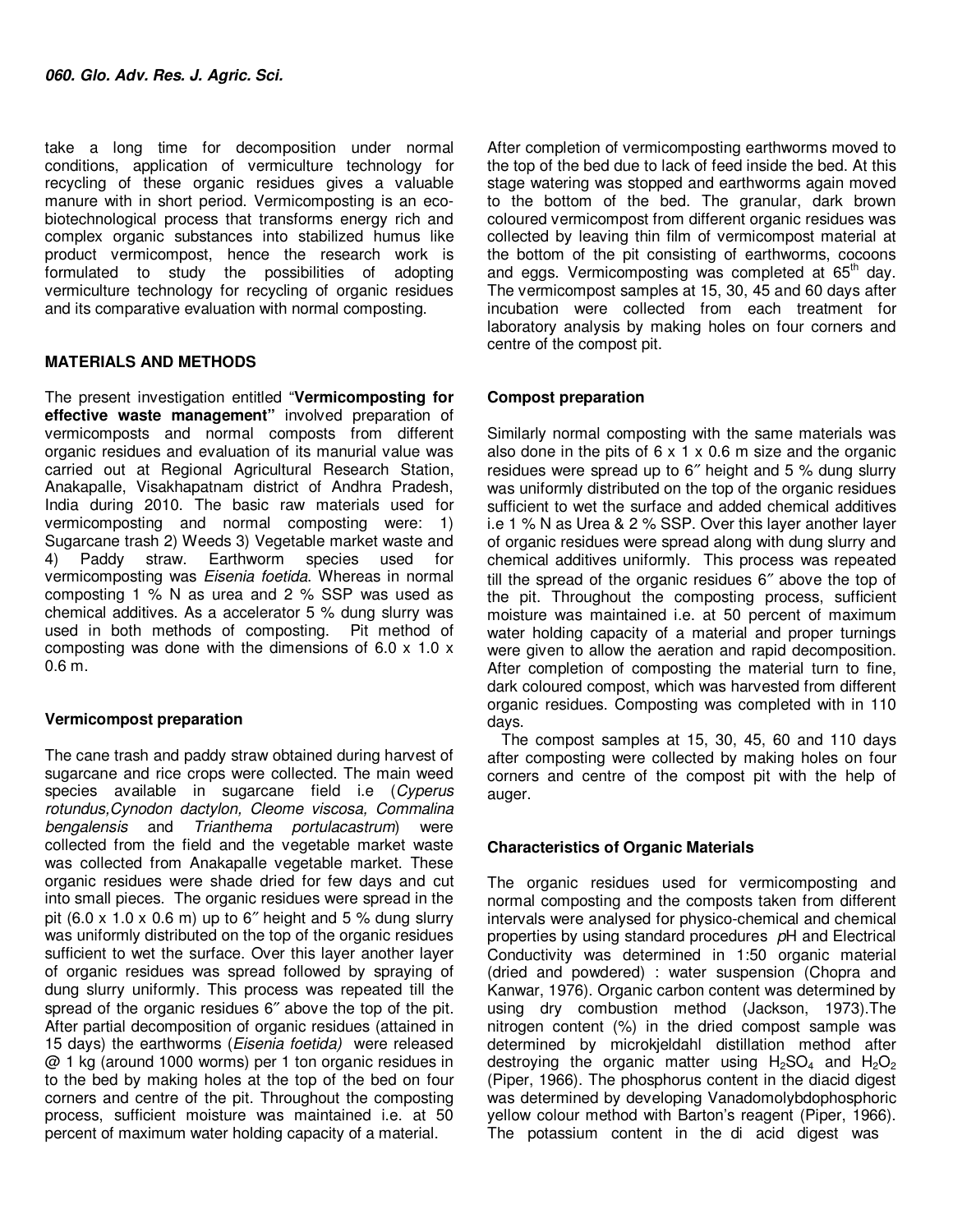| <b>Organic waste</b>   | рH   | EC<br>$(dS m-1)$ | <b>TOC</b><br>(%) |          | <b>Macronutrients (%)</b> |      | C/N<br>ratio | Micronutrients (mg kg <sup>-1</sup> ) |     |    |    |
|------------------------|------|------------------|-------------------|----------|---------------------------|------|--------------|---------------------------------------|-----|----|----|
|                        |      |                  |                   | <b>N</b> | ÍР                        | ΙK   |              | Zn                                    | Fe  | Mn | Cu |
| V1: S.Cane trash       | 7.50 | 0.88             | 36.30             | 0.63     | 0.11                      | 1.10 | 57.62        | 131                                   | 154 | 16 | 11 |
| V <sub>2</sub> : Weeds | 7.69 | 1.11             | 35.50             | 1.32     | 0.65                      | 0.90 | 26.89        | 74                                    | 295 | 35 | 14 |
| V3: Veg. market waste  | 7.48 | 0.74             | 35.22             | 1.58     | 0.81                      | 0.93 | 22.29        | 65                                    | 301 | 71 | 25 |
| V4: Paddy straw        | 7.41 | 0.95             | 37.05             | 0.54     | 0.10                      | 1.05 | 68.61        | 130                                   | 160 | 15 | 9  |
| Mean                   | 7.52 | 0.92             | 36.02             | 1.02     | 0.42                      | 1.00 | 43.85        | <b>50</b>                             | 228 | 34 | 15 |

 **Table 1.** Initial chemical composition of organic residues used in the study

determined by Flame photometer (Piper, 1966). The total micronutrients viz., zinc, iron, copper and manganese were analysed in diacid extract by using an atomic absorption spectrophotometer (Varian AA 240 FS).

market waste showed high nutrient content followed by weeds, cane trash and paddy.

#### **Chemical Composition of Vermicomposts**

## **RESULTS AND DISCUSSION**

#### **Chemical composition of organic residues used in the study**

The data on the chemical composition of organic residues used for vermicomposting and composting are presented in the Table 1. The organic residues used in the study were neutral in reaction with normal electrical conductivity. Total organic carbon varied from 35.22 (vegetable market waste) to 37.05 % (paddy straw). The C/N ratio ranged from 22.29:1 (vegetable market waste) to 68.61:1 (paddy straw). These organic residues contained 0.54 % (paddy straw) to 1.58 % (vegetable market waste) of total N, 0.10 % (paddy straw) to 0.81 % (vegetable market waste) of total P and 0.90 % (weeds) to 1.10 % (cane trash) of total K. Total zinc, iron, manganese and copper contents in organic residues varied from 30 (paddy straw) to 74 (weeds), 154 (cane trash) to 301 (vegetable market waste), 15 (paddy straw) to 71 (vegetable market waste) and 9 (paddy straw) to 25 (vegetable market waste) mg  $kg^{-1}$ , respectively. Similar nutrient pattern was reported by Patnaik and Reddy (2010) in vegetable wastes, Krishna Murthy et al. (2010) in different weed species and Shwetha et al. (2010) in sugarcane trash and byproducts of sugarcane. Among different organic residues used in the study vegetable The data on the chemical composition of vermicomposts and normal composts used in the present study are presented in Table 2 and 3 and depicted in Fig. 1 and 2.

Vermicompost obtained from cane trash showed a neutral  $pH$  of 7.20, EC of 0.36 dS  $m^{-1}$  and total organic carbon of 24.62 per cent. The contents of total N, P and K were 1.14, 0.46 and 1.61 per cent, respectively and C/N ratio was 21.59. The vermicompost obtained from weeds had a  $pH$  of 7.35, EC of 0.45 dS  $m^{-1}$  and TOC of 23.88 per cent, the content of total N, P and K were 1.88, 1.01 and 1.31 per cent, respectively and the C/N ratio was 12.70. On the other hand vegetable market waste recorded a pH of 7.40, EC of 0.34  $dS$  m<sup>-1</sup> and total organic carbon of 23.92 per cent while contents of total N, P and K were 2.11, 1.22 and 1.45 per cent, respectively and the C/N ratio was 11.33. Vermicompost obtained from paddy straw showed a  $pH$  of 7.26, EC of 0.41 dS  $m^{-1}$  and total organic carbon of 24.16 per cent. The N, P and K contents were 1.12, 0.43 and 1.64 per cent respectively and the C/N ratio was 21.57. Micronutrient status in different vermicomposts varied from 58 to 89 mg  $kg^{-1}$  of Zn, 284 to 412 mg  $kg^{-1}$  of Fe, 32 to 98 mg  $kg^{-1}$  of Mn and 24 to 57 mg  $kg^{-1}$  of Cu. Significantly higher micronutrient content was recorded in vegetable market waste compost and lowest content was recorded in cane trash compost. From these results, it was observed that the vermicompost prepared out of vegetable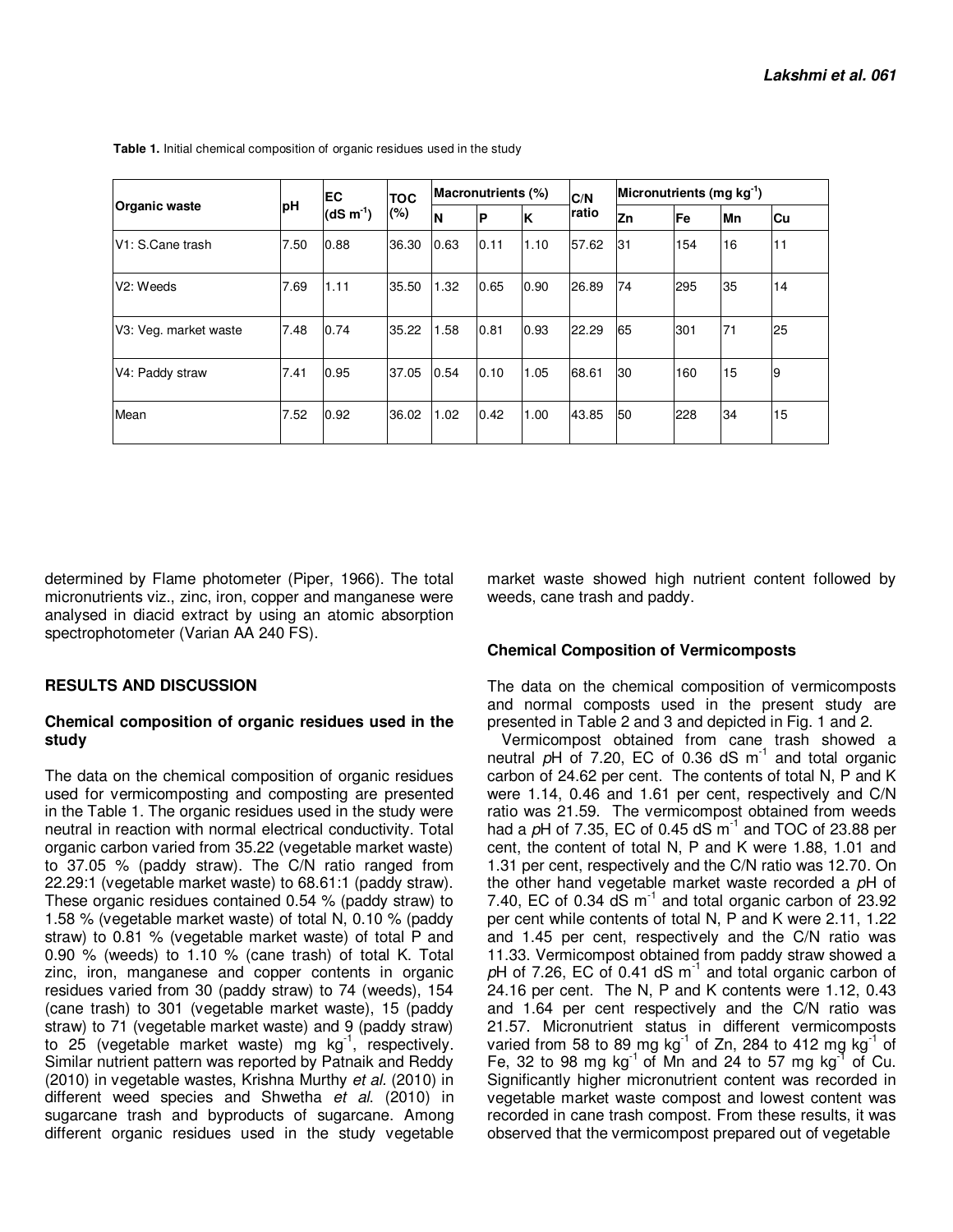**Table 2.** Manurial value of different matured vermicomposts

| <b>Treatment</b>             | pH        | $EC(dSm^{-1})$ | $TOC$ (%) |      | Total nutrients (%) |       | C/N ratio | <b>Micronutrients</b><br>$(mg kg-1)$ |      |      |           |
|------------------------------|-----------|----------------|-----------|------|---------------------|-------|-----------|--------------------------------------|------|------|-----------|
|                              |           |                |           | N    | P                   | K     |           | Zn                                   | Fe   | Mn   | Cu        |
| $V_1$ : S.Cane trash         | 7.20      | 0.36           | 24.62     | 1.14 | 0.46                | 1.61  | 21.59     | 61                                   | 294  | 32   | 28        |
| $V_2$ : Weeds                | 7.35      | 0.45           | 23.88     | 1.88 | 1.01                | 1.31  | 12.70     | 81                                   | 365  | 67   | 36        |
| $V_3$ : Veg. market waste    | 7.40      | 0.34           | 23.92     | 2.11 | 1.22                | 1.45  | 11.33     | 89                                   | 412  | 98   | 57        |
| V <sub>4</sub> : Paddy straw | 7.26      | 0.41           | 24.16     | 1.12 | 0.43                | 1.64  | 21.57     | 58                                   | 284  | 36   | 24        |
| Mean                         | 7.29      | 0.39           | 24.14     | 1.53 | 0.78                | 1.50  | 16.80     | 72                                   | 339  | 58   | 36        |
| $S.E.m+$                     |           |                | 0.85      | 0.07 | 0.029               | 0.067 | 0.89      | 2.89                                 | 13.4 | 2.11 |           |
| CD(5%)                       | <b>NS</b> | <b>NS</b>      | 2.2       | 0.17 | 0.065               | 0.112 | 1.87      | 6.45                                 | 28.7 | 4.59 | <b>NS</b> |

**Table 3.** Manurial value of different matured normal composts

| <b>Treatment</b>          | рH        | EC<br>(dSm <sup>-1</sup> ) | $TOC$ (%) | Total nutrients (%) |       |        | C/N ratio | Micronutrients<br>$(mg kg-1)$ |           |      |           |
|---------------------------|-----------|----------------------------|-----------|---------------------|-------|--------|-----------|-------------------------------|-----------|------|-----------|
|                           |           |                            |           | $\mathbf N$         | P     | ΙK     |           | <b>Zn</b>                     | <b>Fe</b> | Mn   | Cu        |
| $V_1$ : S.Cane trash      | 7.08      | 0.33                       | 24.22     | 0.98                | 0.31  | .52    | 24.71     | 36                            | 188       | 19   | 18        |
| $V_2$ : Weeds             | 7.25      | 0.47                       | 23.12     | .68                 | 0.76  | 1.20   | 13.76     | 52                            | 245       | 38   | 22        |
| $V_3$ : Veg. market waste | 7.54      | 0.38                       | 23.05     | 1.81                | 0.89  | 23. ا  | 12.73     | 61                            | 306       | 85   | 31        |
| $V_4$ : Paddy straw       | 7.18      | 0.40                       | 23.89     | 0.96                | 0.22  | . 60   | 24.89     | 33                            | 174       | 22   | 19        |
| Mean                      | 7.26      | 0.39                       | 23.57     | 1.03                | 0.55  | 1.38   | 19.04     | 46                            | 228       | 41   | 23        |
| $S.E.m+$                  |           |                            | .20       | 0.061               | 0.022 | 0.039  | 0.92      | 1.87                          | 8.4       | .86  |           |
| CD (5%)                   | <b>NS</b> | <b>NS</b>                  | 2.45      | 0.126               | 0.049 | 10.081 | . 94. ،   | 3.69                          | 19.8      | 3.78 | <b>NS</b> |

market waste recorded significantly higher total NPK content than other organic residues, followed by weeds. Lowest manurial value was recorded in paddy straw. Similar results were reported by Surindra Suthar (2009). However the C/N ratio was significantly high in cane trash vermicompost (21.59) and it was on par with paddy straw vermicompost (21.57). Lower C/N ratio of 11.33 was recorded in vegetable market waste vermicompost. Jadia and Fulekar (2008) reported C/N ratio of 11.47 in vegetable waste vermicompost.

#### **Chemical Composition of Normal Composts**

Compost prepared from different organic residues showed a pH of 7.08 (cane trash) to 7.54 (vegetable market waste) EC of 0.33 (cane trash) to 0.47 dS  $m^{-1}$  (weeds) and total organic carbon of 23.05 (vegetable market waste) to 24.22 per cent (cane trash). Manurial value of different composts varied from 0.96 to 1.81, 0.22 to 0.89 and 1.20 to 1.60 per cent of NPK, respectively. Significantly higher total nitrogen and phosphorus was recorded in vegetable market waste

compost and higher total potassium content was recorded in paddy straw compost and the lowest total nitrogen and phosphorus was recorded in paddy straw and total potassium in weed compost. Significantly high C/N ratio was recorded in paddy straw compost (24.89) and it was on par with cane trash compost (24.71) and significantly differed from vegetable market waste compost (12.73) and it was on par with weed compost (13.76). Micronutrient status in different composts varied from 33 to 61 mg  $kg^{-1}$ of Zn, 174 to 306 mg  $kg^{-1}$  of Fe, 19 to 85 mg  $kg^{-1}$  of Mn and 18 to 31 mg  $kg^{-1}$  of Cu. Significantly higher micronutrient content was recorded in vegetable market waste compost and lowest content was recorded in cane trash compost.

From these results, it was evident that the per cent increase of total NPK content in vermicompost over compost was 11.85, 27.05 and 2.44 per cent, respectively. It was observed that total NPK and micronutrient content in both the composts was maximum in vegetable market waste compost with narrow C/N ratio and the reverse trend was followed in cane trash and paddy straw.

Reduction in pH was observed in all matured composts compared to their initial values. This might be due to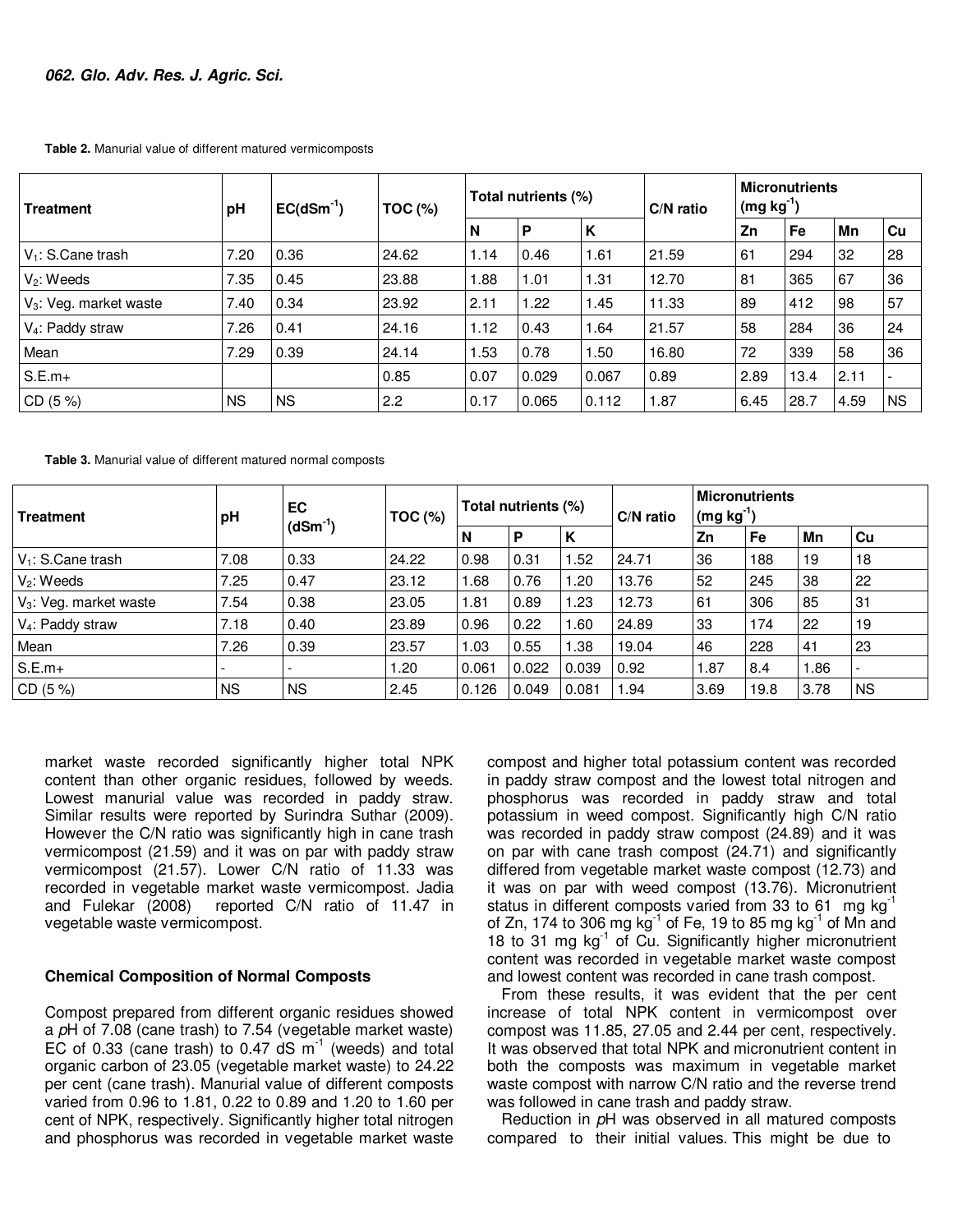production of carbon dioxide and organic acids during decomposition of organic residues (Shailaja,2006). The near neutral pH of vermicompost may be attributed by the secretion of  $NH_4^+$  ions that reduce the pool of  $H^+$  ions and the activity of calciferous glands in earthworms containing carbonic anhydrase that catalyzes the fixation of  $CO<sub>2</sub>$  as CaCO<sub>3</sub>, there by preventing the fall in  $pH$  (Pattnaik and Reddy, 2010). According to Sangwan et al. (2010), shifting of pH to lower levels could be attributed to mineralization of nitrogen and phosphorus and bioconversion of organic materials into intermediate species of organic acids. Electrical conductivity values of matured composts were more in comparison to their respective raw materials. pH and electrical conductivity values of vermicomposts obtained from various materials are well with in the range of acceptable limits and can be applied to all types of soils.

Total nitrogen content in all the normal composts and vermicomposts was higher when compared to their respective raw materials. Similar results were reported by Jadia and Fulekar (2008) in different vermicomposts. This was due to high degree of decomposition and release of nitrogenous products through excreta, urine and mucoproteins and loss of mass during composting (Prabha et al., 2008). Sannigrahi (2005) reported that the earthworm tissue contains 50-75 % proteins, 7-10 % fats, calcium, phosphorus and other minerals. These are added to vermicompost after the death of matured earthworm. All these factors help in increasing the nutrient content of vermicompost.

Total nitrogen, phosphorus and potassium was found to be high in vermicomposts than composts and vermicompost prepared from vegetable market waste recorded higher total N, P and K content. This was due to the enhancement of enzyme activity and breakdown of organic rich materials during their passage through the gut of earthworm (Prabha et al., 2008). Chaudhuri et al. (2000) reported higher level of transformation of phosphorus from organic to inorganic state, and there by into available forms during vermicomposting compared to composting. Raise in the level of phosphorus content during vermicomposting is probably due to bacterial and faecal phosphatase activity of earthworms.

Vermicomposts recorded higher micronutrient status than composts. Among the organic residues vegetable market waste registered higher micronutrient status than other organic residues. This could be due to nature and composition of the organic residues and substrates used would ultimately influence the level of micronutrients present in the compost. Similar results were reported by Kitturmath et al. (2007). Krishna Murthy et al. (2010) opined that increased micronutrient status in matured vermicompost than initial values might be due to loss of mass during composting

The present study revealed that the vermicomposts obtained from different organic residues possessed considerably higher values of macro and micro nutrients as

compared to their initial substrates. The increase in the nutrient content and decrease in organic carbon, C/N ratio in the vermicompost, are in consistence with the findings of earlier investigators (Haritha Devi et al., 2009). Vermicomposts obtained from decomposition of organic residues possessed significantly higher concentration of nutrients than that of composts obtained from the decomposition of organic residues. Which was probably due to the coupled effect of earthworm activity as well as a shorter thermophilic phase, making the plant availability of most of the nutrients higher in vermicomposting than that of composting process. Further they also suggested that the organic residues ingested by the earthworms undergo physical decomposition and biochemical changes contributed by the enzymatic and enteric microbial activities while passing through the earthworm gut due to the grinding action of the muscular gizzard releasing the nutrients in the form of microbial metabolites enriching the feed residue with plant nutrients and growth promoting substances in an assimilated form, which is excreted in the form of vermicast. More over in both the composting methods vegetable market waste possessed higher nutrient contents probably because it comprised of a mosaic of materials compared to that other organic residues (Patnaik and Reddy, 2010).

#### **CONCLUSIONS**

The results of the work showed the simultaneous application of different composting methods provides a more valuable information about the physicochemical and nutritive properties of different organic wastes. The vermicompost developed was found to have high value of nutrients and dehydrogenase activity with narrow C/N ratio than normal compost. Among different organic residues, vegetable market waste yielded significantly higher nutrient content with narrow C/N ratio and followed by weed compost and least performance was observed in paddy straw and cane trash composts. Among different composting methods, vermicomposting is preferred over composting with high nutritive value and less C/N ratio apart from short decomposition period with high dehydrogenase activity.

#### **REFERENCES**

- Alok B (2010). Management of kitchen waste material through vermicomposting. Asian Journal of Experimental Biol. Sci. 1(1): 175-177.
- Chaudhuri PS, Pal TK, Gautam B, Dey SK (2000). Chemical changes during vermicomposting of kitchen wastes. Tropical Ecol. 41(1): 107-110.
- Haritha DS, Vijayalakshmi K, Kalpana J, Shaheen SK, Jyothi K, Surekha RM (2009). Comparative assessment in enzyme activities and microbial populations during normal and vermicomposting. J. Environ. Biol. 30(6): 1013-1017.